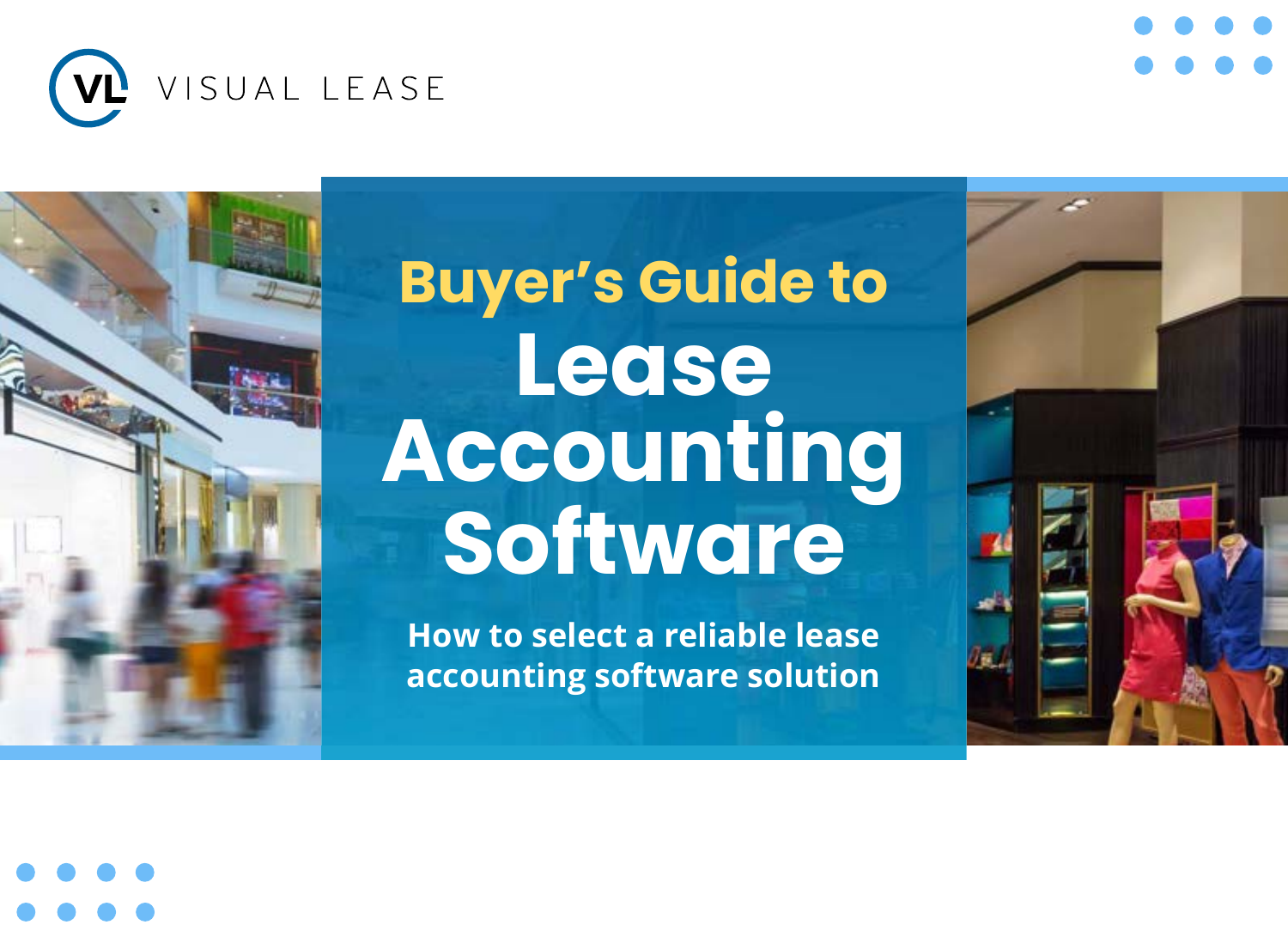

# **Table of Contents**

**03**



Stakeholders Across the Lease Lifecycle

**05**

Internal Strategy Buy-in Kit

Introduction

Buying Process Need-to-Knows

**12**

**10**

What to Look for in Software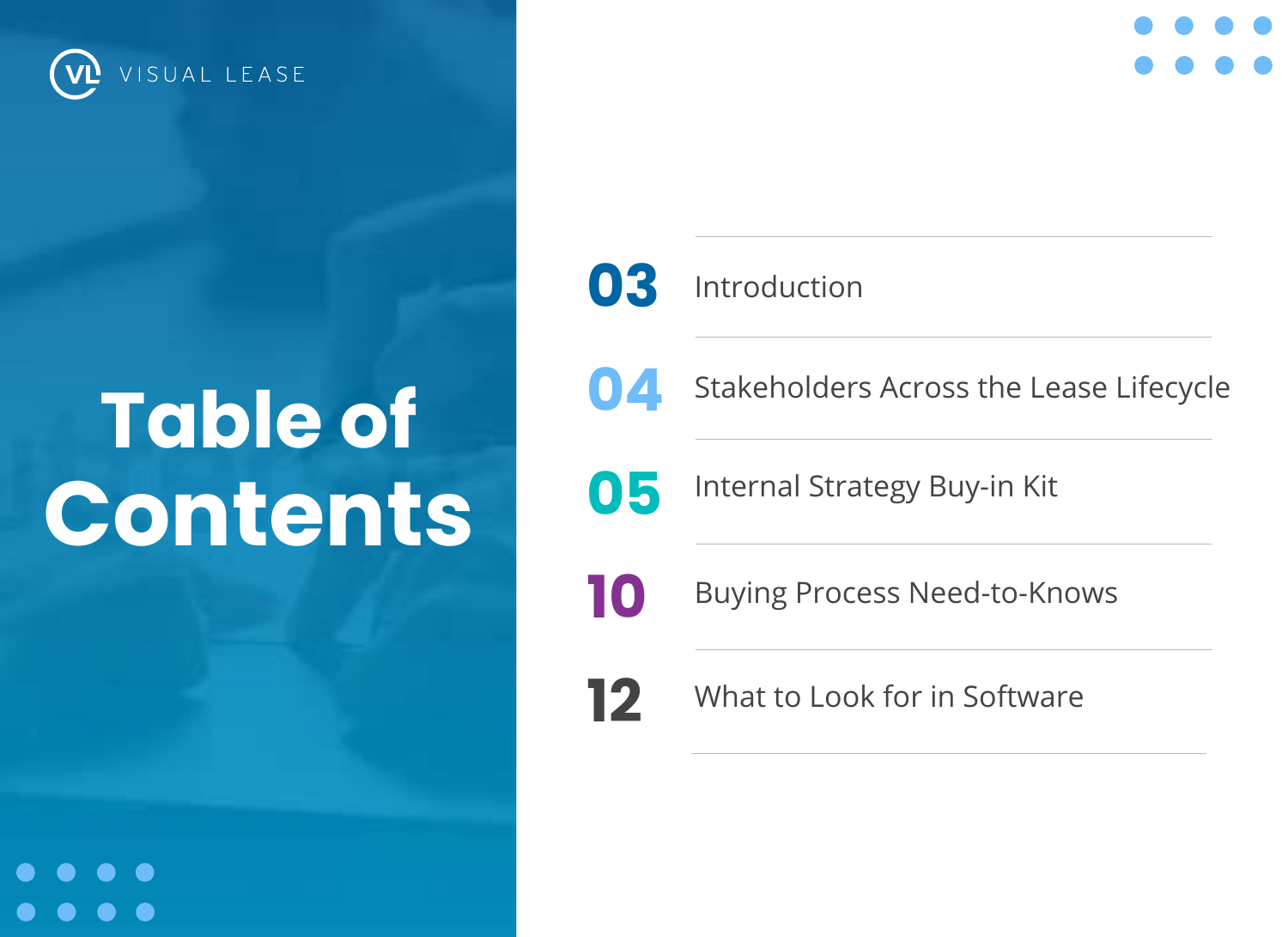

## **Introduction**

The new lease accounting standards (e.g. FASB ASC 842, IASB IFRS 16, GASB 87) require businesses to include operating leases on the balance sheet in the form of right-of-use-assets and corresponding lease liabilities.

This isn't just a one-and done disclosure; it is a whole new approach to accounting with a much higher level of scrutiny.

For most companies, this is a massive administrative lift. Leases are complex legal documents, sometimes 100-200 pages long, which require trained professionals to negotiate and interpret; with countless obligations, clauses and critical dates to keep track of.

Leases are also dynamic. Terms change all the time as companies take on new spaces, scale back or renegotiate, and you must account for every change under the new standards.

Lease accounting requirements may change and evolve, as well. To help organizations properly manage and track their evolving lease portfolio, many are turning to technology. In fact, 51% of senior finance and accounting professionals say assistance from third-party lease accounting experts (52%), upgrading existing lease management and accounting software (51%) and implementing new lease management and accounting software (48%) are essential for the transition to ASC 842.

**This software buyer's guide is designed to help you make an informed decision when selecting lease accounting software, so your team can transition to the new requirements, stay compliant as your leases change and make the most of your investment.**

#### **In this buyer's guide, you will get insight into:**

- **What to look for in a lease accounting software (and the non-negotiables)**
- **How to align internal stakeholders on a strategy and a solution**
- **Roadblocks in the buying process and what you need to know to get around them**

*Source: VL Data Institute*

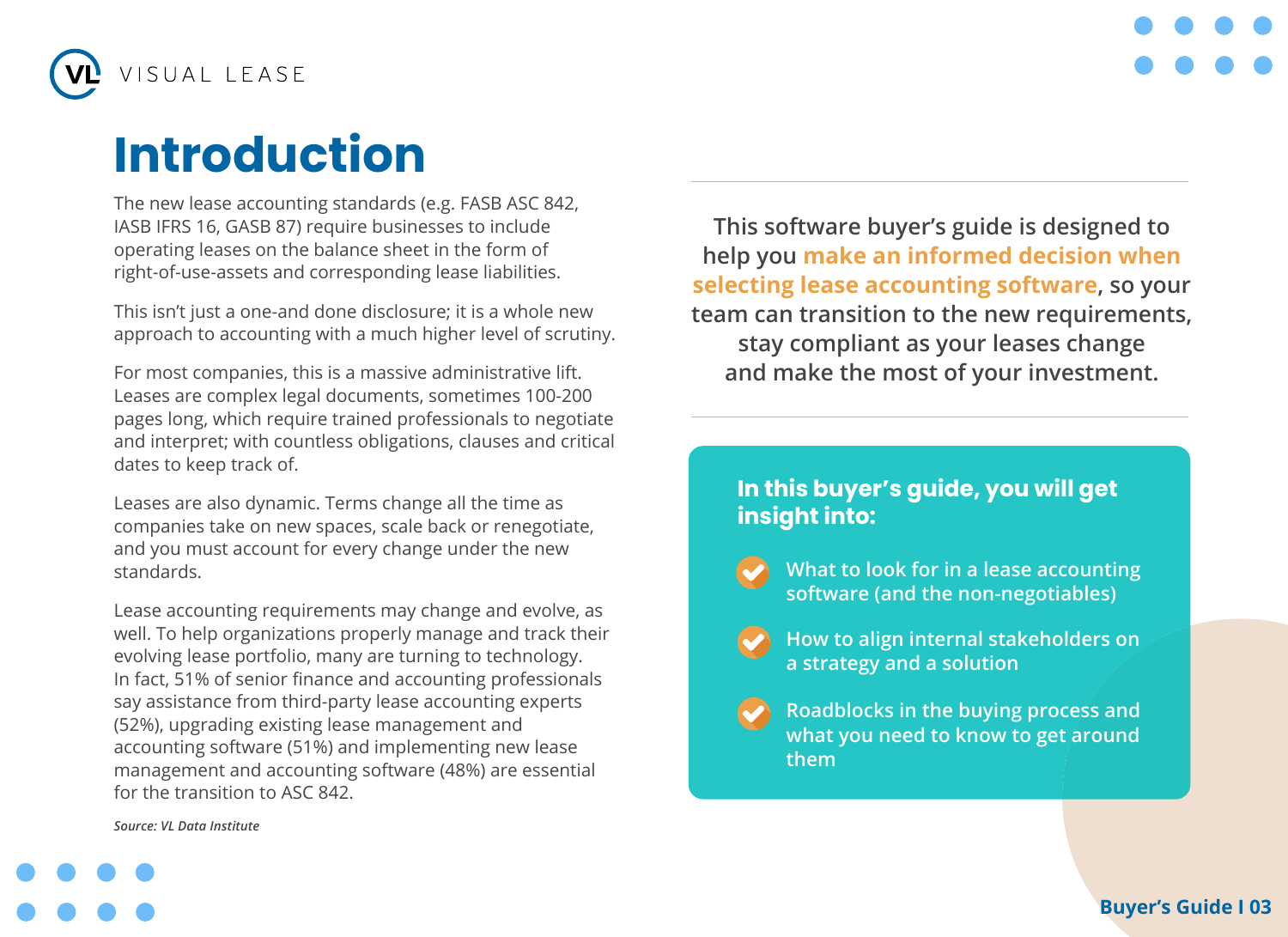

### **Stakeholders Across the Lease Lifecycle**

#### **Lease accounting compliance isn't just an accounting project it's a leasing project.**

As you start this project, you need to involve these stakeholders (within the graphic to the right) early to maintain a single source of truth and keep track of lease changes throughout the year.

Look for a solution that can enable every team that touches leases to be successful (whether they're making changes, making decisions or acting based on lease terms) - not to mention, guardrails and approvals to make sure changes follow agreed-upon procedures.

The right tool will streamline workflows for each of these teams. Get the right stakeholders involved and aligned early. Ask:

#### **How does your company acquire leases?**

Do you have real estate brokers you need information from? Procurement teams whose workflows will be affected? Real estate teams who need to report differently?

#### **How does your company make decisions throughout the year when it comes to leases?**

Who needs information from the system? Who needs to record changes?

#### **How does your company negotiate terms, and how do you surface those terms?**

Do you have document management systems you need to connect? Or legal or underwriting teams that will need to interact with your technology?

**How does your accounting team get notified when other teams add new leases, or make lease changes?** 



#### **How does your business make strategic decisions about renewals and asset use?**

Do you have the information you need to decide whether to scale up, scale back or reallocate resources and manage financial implications of those decisions?

#### **How does your reconciliation team validate lease payments against lease terms?**

#### **Buyer's Guide I 04**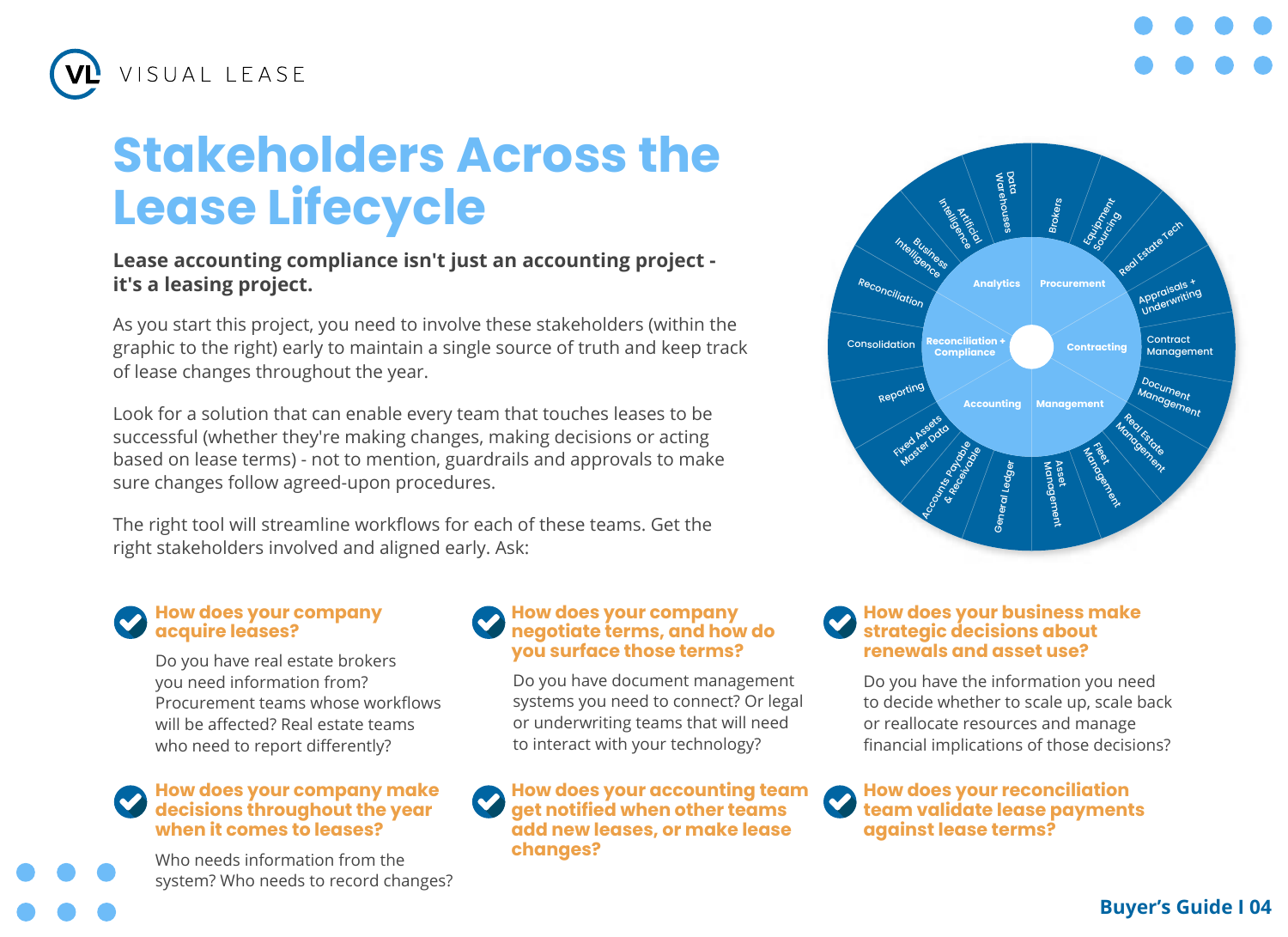

## **Internal Strategy Buy-in Kit**

Demonstrating the solution's value to the decision-makers and internal stakeholders at your organization is a crucial part of any solution proposal, approval and procurement process.

At the base-level, the software must demonstrate that it does what you need it to do – which in this case, is support compliance with lease accounting standards (FASB ASC 842, IFRS 16 and GASB 87). However, there are various solutions that deliver that on the surface, while lacking other critical capabilities.



**To propose the value of lease management software, you can:** 

**Identify how the solution solves existing and future pain points**

**Highlight benefits that provide added value (ROI)** **Identify common risks that arise without software**

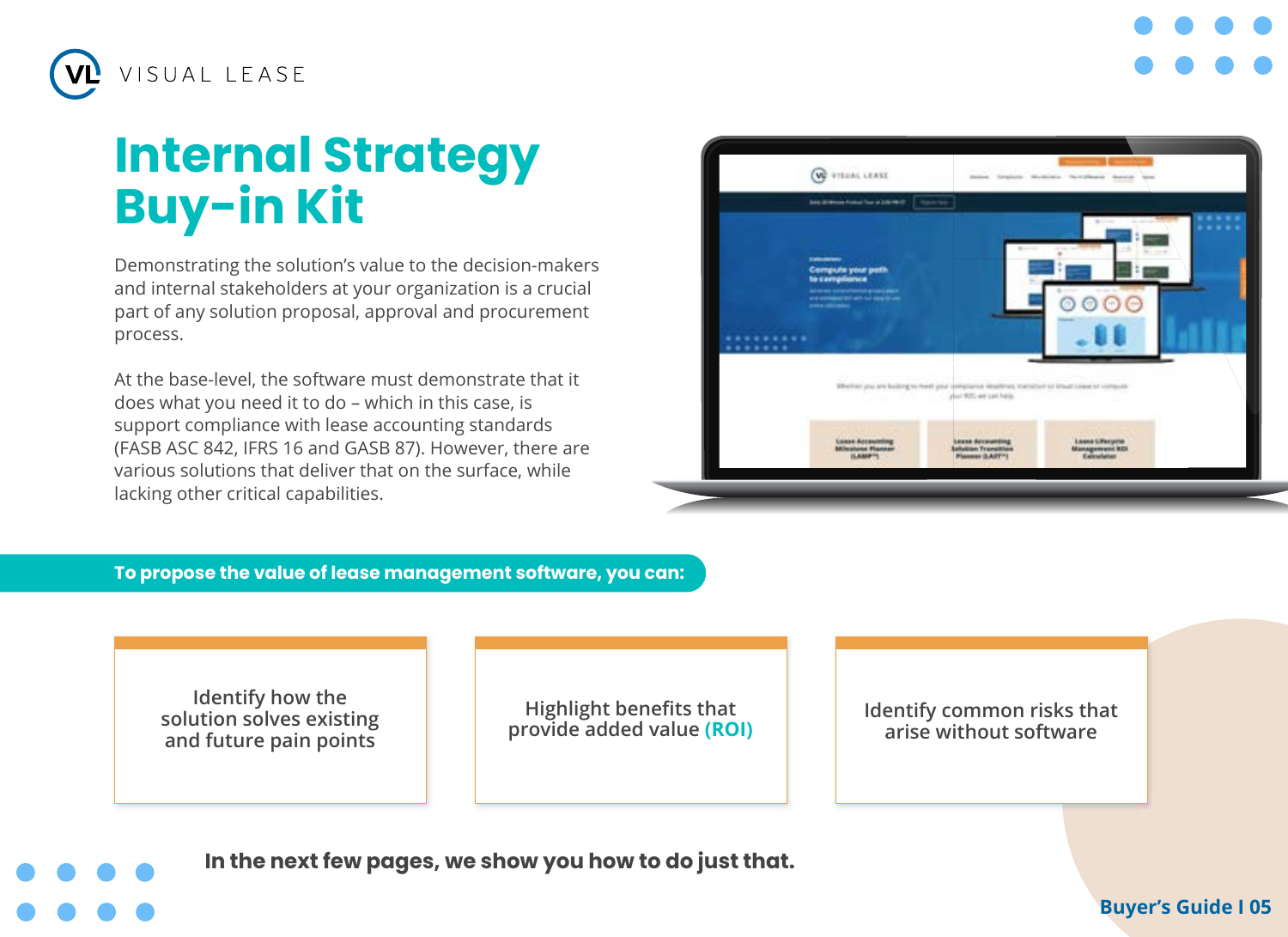



### **Internal Strategy Buy-in Kit**

**Strategy 1 Identify how the solution solves current and future pain points** 

| $\times$ Pain Point                                                                                                    | <b>◆ Solution</b>                                                                                                                                                                                                                                                                                                                                                                                      |
|------------------------------------------------------------------------------------------------------------------------|--------------------------------------------------------------------------------------------------------------------------------------------------------------------------------------------------------------------------------------------------------------------------------------------------------------------------------------------------------------------------------------------------------|
| Businesses are often unsure where to begin<br>when working towards lease accounting<br>standard requirements.          | Get started with a software solution that offers dedicated support and lease accounting experts,<br>supports automated calculations and templates and offers transparency into exactly how the<br>outputs are calculated.                                                                                                                                                                              |
| Organizations often have time constraints and<br>lack of resources dedicated to lease accounting.                      | Save time by selecting lease accounting software with flexible, intuitive tools that enable you to<br>easily control your leases and run financial reports. The software should also have accessible<br>training for every user and various accounting partnerships, including managed services.                                                                                                       |
| Businesses may lack confidence producing<br>accurate accounting calculations and reports.                              | Gain confidence by selecting a lease accounting software that provides:<br>Automated, reliable calculations<br>◆ Transparency into the math behind the calculations<br>O Comprehensive remeasurement calculations to keep you compliant through Day 2<br>Third-party auditing to ensure data security and calculation accuracy<br>This ensures your data is safe -- and your disclosures are accurate. |
| Businesses often lack control and visibility into<br>their leases and lease data.                                      | Lease accounting software should make it easy to account for and view every lease at a glance,<br>including unique clauses and options. Further, it should include lease administration capabilities<br>to track key clauses, obligations, options and critical dates that might be buried in a 200-500<br>page document.                                                                              |
| Accurate lease financials can be complex to<br>maintain, as leases -- and the lease accounting<br>standards -- evolve. | Lease accounting software should support even the most complex lease modifications and<br>remeasurements to ensure as your leases change, your financials stay up-to-date. Look for tools<br>that trigger accounting notifications when lease terms or payments change and can automate the<br>calculations and balance sheet impacts.                                                                 |

#### **Buyer's Guide I 06**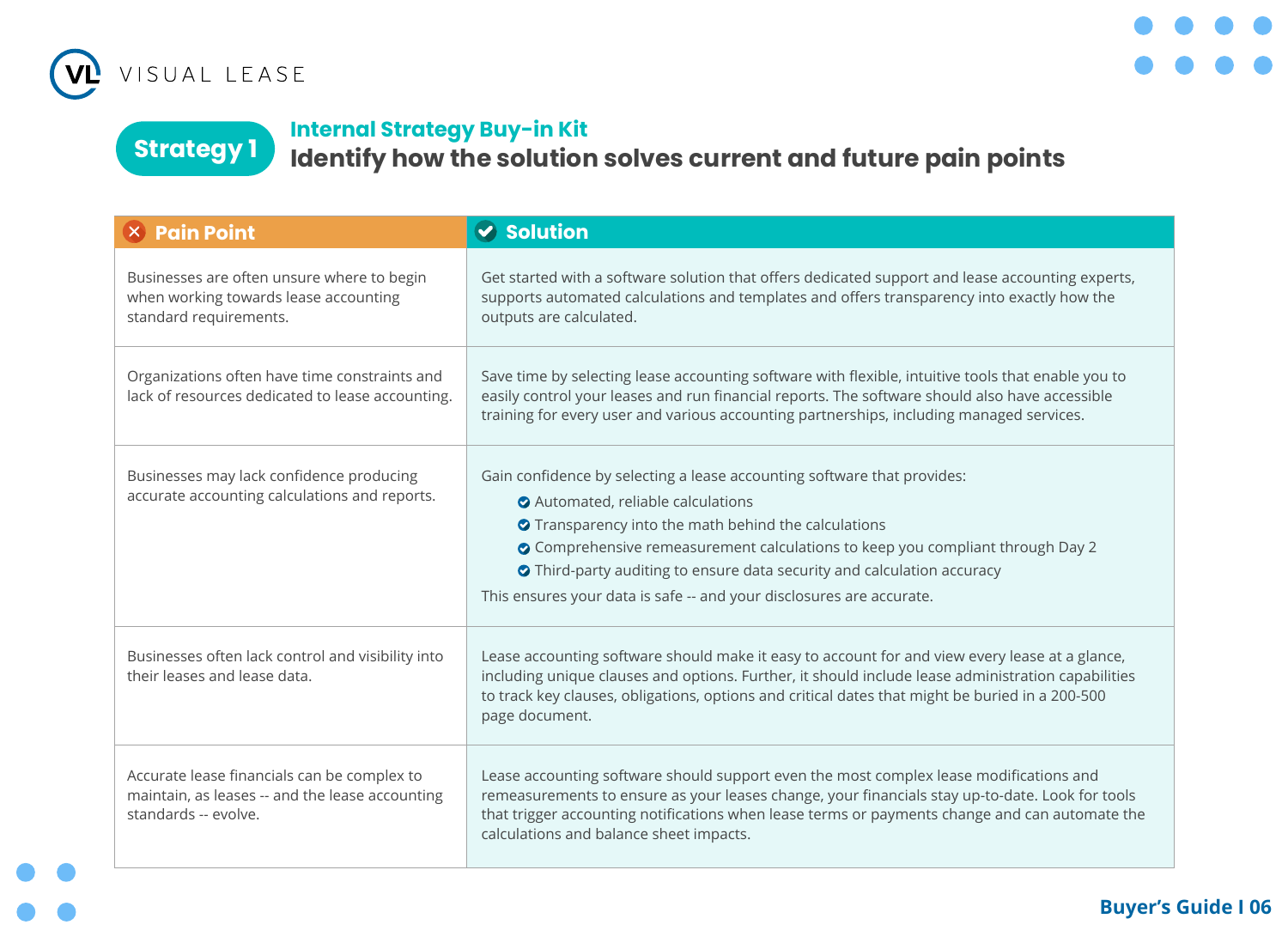



**Strategy 1 Internal Strategy Buy-in Kit Identify how the solution solves current and future pain points** 

| $\times$ Pain Point                                                                                                                                                                                                               | <b>◆ Solution</b>                                                                                                                                                                                                                                                                                                                           |
|-----------------------------------------------------------------------------------------------------------------------------------------------------------------------------------------------------------------------------------|---------------------------------------------------------------------------------------------------------------------------------------------------------------------------------------------------------------------------------------------------------------------------------------------------------------------------------------------|
| Every business has unique workflows and data<br>that they track, and every lease looks slightly<br>different, so implementing a standard solution<br>isn't always possible and custom software is<br>costly and hard to maintain. | Make sure your tools can be configured to handle your specific workflows without custom<br>workarounds. Look for flexibility in fields, workflows and reports, and an implementation team that<br>will ensure the tool is set up to handle every scenario.                                                                                  |
| Lease accounting without the right technology<br>(spreadsheets) is unsustainable, prone to user<br>error and lacks security.                                                                                                      | Ensure your lease accounting software includes comprehensive internal controls and guardrails,<br>ensuring every change is authorized, accounted for and fully auditable. Look for access and<br>approvals hierarchies, as well as comprehensive audit trail reporting to make sure your data<br>entry is complete, accurate and auditable. |
| It is hard to access the lease data needed for<br>other business decisions and to leverage lease<br>data for other use-cases.                                                                                                     | The lease accounting software you choose should provide options to inform the systems and<br>workflows you run every day, like your ERP, BI and reconciliation software tools - and help you<br>make more salient business decisions across systems.                                                                                        |
| Organizations often lack visibility into when<br>leases require them to take action.                                                                                                                                              | Missing critical dates within your leases, such as exercise windows and scheduled increases,<br>can have big downstream impacts. Any software that tracks amortization schedules, deferments,<br>increases, or options windows should have critical date alerts baked in to make sure all<br>stakeholders are on the same page.             |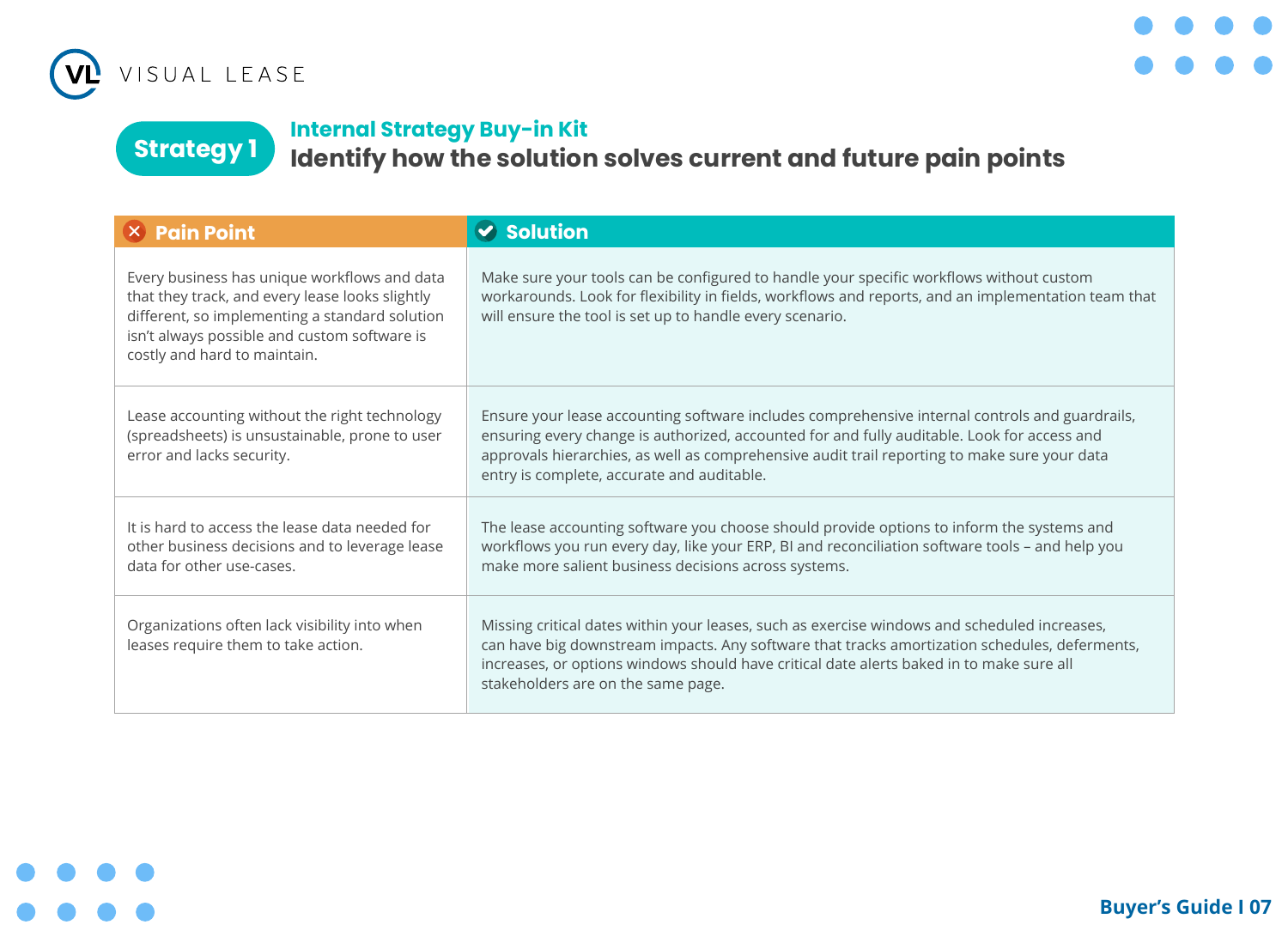



## **Strategy 2 Internal Strategy Buy-in Kit Highlight opportunities that provide added value (ROI)**

Understanding just how complex and expensive leases are – particularly under the new lease accounting standards – is reason enough to invest time and resources into achieving and maintaining compliance.

But, when considering the many benefits associated with lease accounting, it becomes glaringly evident that lease software can streamline processes, create efficiencies and help companies get more out of their leases.

In a recent study, businesses recognized the following advantages associated with leases on the balance sheet:



Lease optimization enables organizations to sustain lease accounting compliance and unlock hard and soft savings, addressing two major business concerns with one effort.

#### **Buyer's Guide I 08**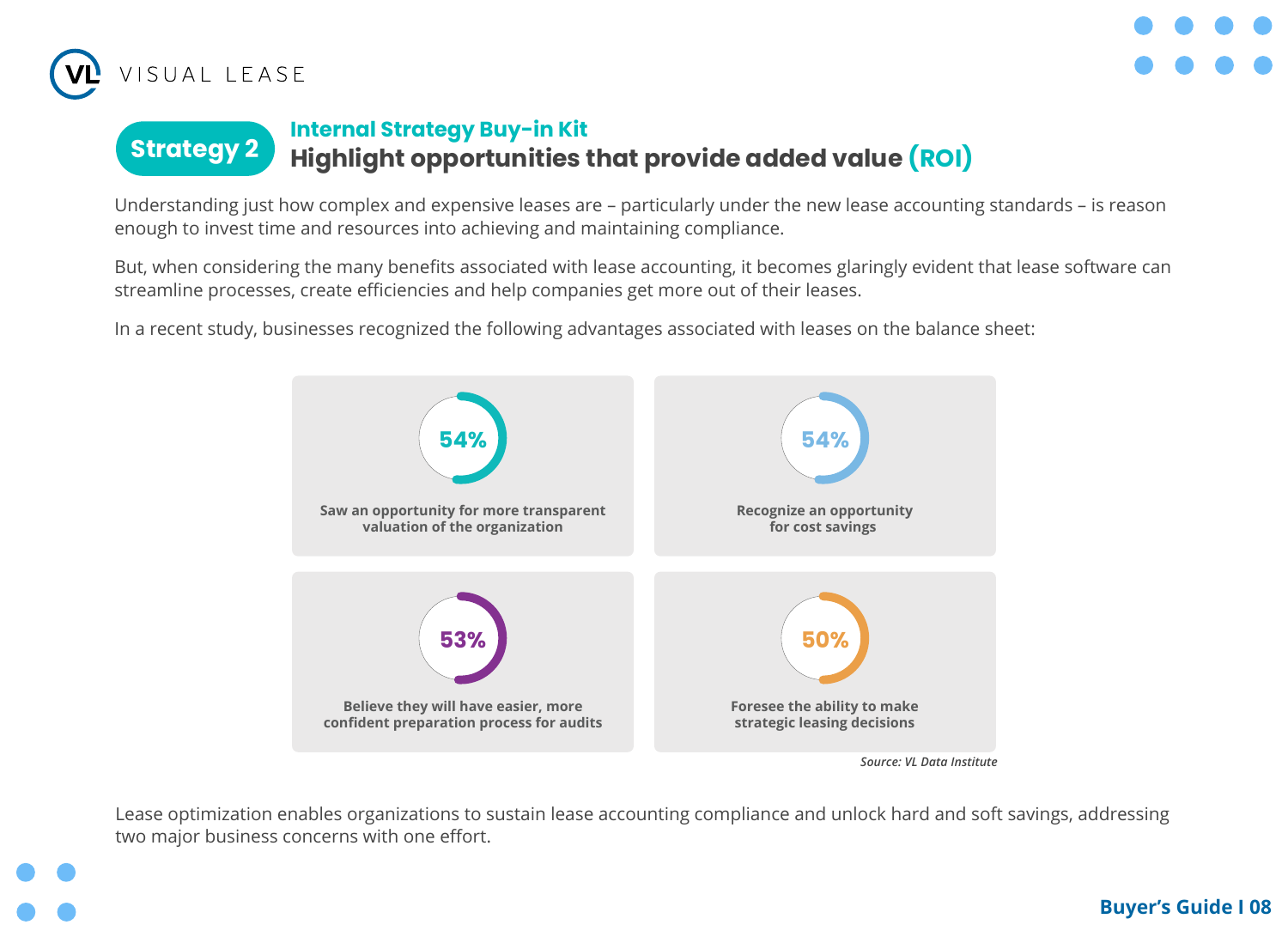



## **Strategy 3 Internal Strategy Buy-in Kit Identify common risks that arise without software**

The new lease accounting standard comes with some major risks if inaccurately reported upon. In fact, a staggering **99%** of senior finance and accounting professionals surveyed **acknowledge real fears in potentially misreporting company lease information**.

In fact, common top concerns associated with misreporting lease financials include:



This points toward a critical need for automation through lease accounting technology. Software solves for this need through automated calculations, which reduce the risk of manual error, and through audit trail functionality that ensures every change is recorded and is fully auditable.

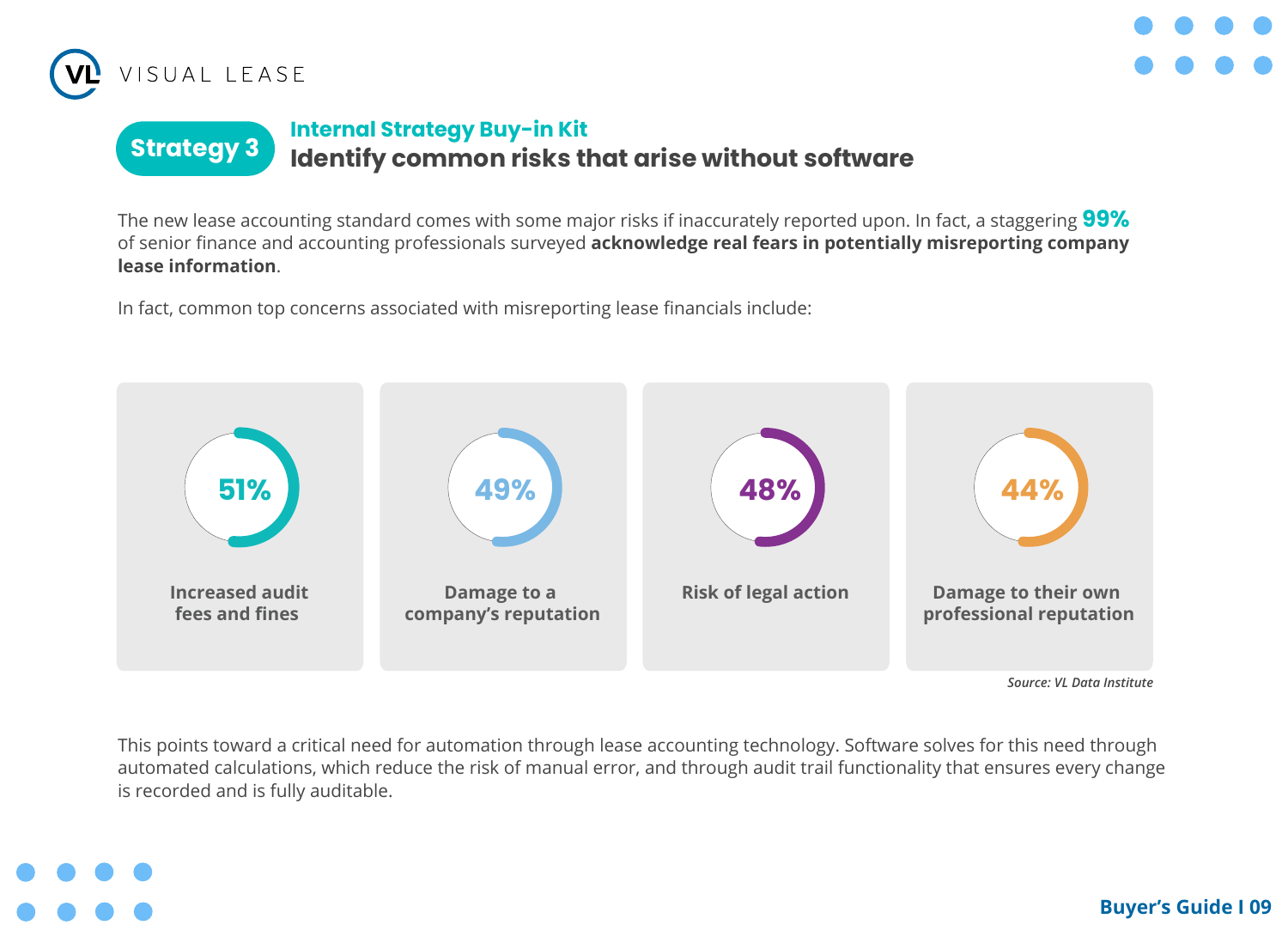



## **Buying Process Need-to-Knows**

#### **First-time buyers**

Below are considerations first-time lease accounting software buyers should be mindful of during software evaluation.

#### **Preparation is time-consuming.**

Identifying, gathering and organizing lease data requires a lot of time and effort. In particular, embedded leases (lease components within a contract) are more difficult to locate and often require more time to pinpoint. And, regardless of how many leases you have, abstracting leases (extracting lease information into software) is a tedious and lengthy process, which is why companies often choose to outsource to a lease abstracting partner.

**Note:** *Visual Lease offers trusted partners that can efficiently and economically handle lease abstraction.*

#### **Select an experienced implementation partner.**

Software implementation needs to be handled in-house by the software provider – and it should be a top priority to ensure you are set up efficiently and accurately. Look for a software provider who has proven experience and is willing to work with you every step of the way.

#### **Consider areas that are often overlooked.**

Few lease accounting software packages include all the capabilities that help maintain compliance post-initial adoption (Day 2). Consider the importance of functionality handling situations such as:

- CAM OP/EX
- Hidden/opaque costs associated with leases
- Tenant improvement credits
- Identifying redundancies and footprints
- Vendor management

#### **Weigh the benefits of cross-functionality.**

Managing critical dates, monitoring obligations and tracking data across your company's leases isn't always simple. Centralized lease data streamlines efforts across different departments within a business and provides control to decentralized business structures.

```
Buyer's Guide I 10
```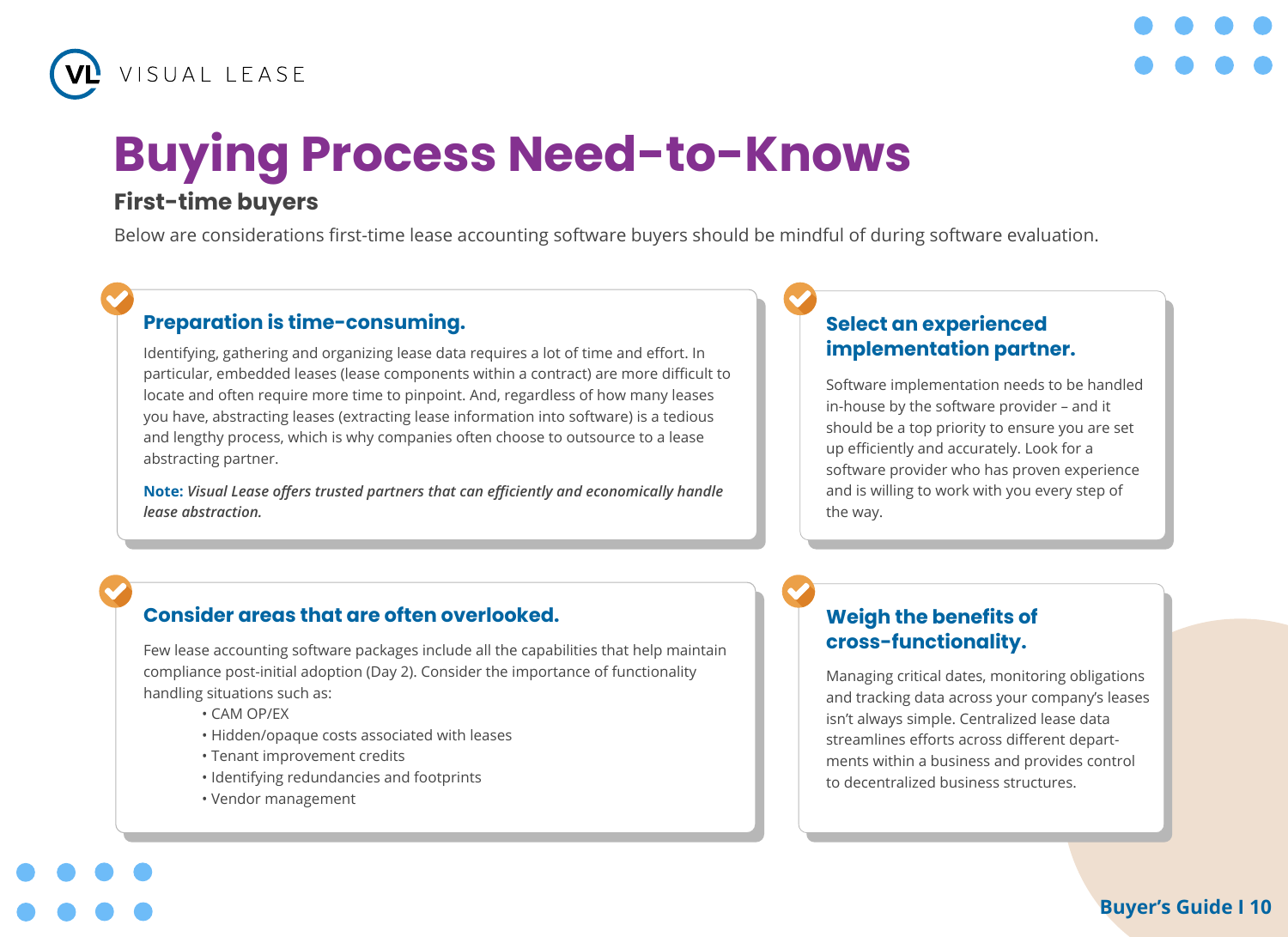



#### **Replacement buyers**

Organizations who are looking to switch from their current lease accounting solution may be mindful of the following:

#### **What is the cost and time commitment of implementation?**

Although it often takes time to migrate data from your existing system to a new system, some software providers can work with you to make the process as painless as possible. Get your lease data in quickly, with pre-configured tools that support bulk uploads for both qualitative and financial data. Being satisfied with your lease accounting software will make Day 2 compliance efforts a much more seamless process.

#### **How does the solution help ensure accurate calculations?**

Compliance starts with complete data. A proper lease accounting solution enables you to stay audit-ready by tracking every change to your leases in one centralized location. Further, some lease accounting software calculations are backed by a SOC 1 Type 2 calculation audit.

#### Ø **Does the solution offer robust, complete reports?**

Lease accounting software should contain a library of report templates and the ability to configure your own with an ad-hoc reporting engine. Further, take note at how the disclosure reports and roll-forward reports are handled within the system. Some solutions provide robust disclosure reports out of the box, whole other software requires multiple ad-hoc reports to access the same information.

#### **How does the solution help with Day 2 lease accounting?** Ø

It's not enough to generate lease accounting calculations. A full lifecycle lease platform provides a closer look at leases from inception through completion. The solution should be able to handle your lease portfolio as it continues to evolve - including remeasurements, modifications and both full and partial abandonments.

#### **Does the solution support third-party integrations?**

Leading companies recognize that by integrating key systems of record within their technology stacks, they can dramatically improve efficiencies, enhance user experiences, reduce data entry errors and gain more robust insights from their data. Integrations can scale in line with your business needs, ensuring that you are prepared not only to meet your compliance requirements but transform those requirements into financial opportunities.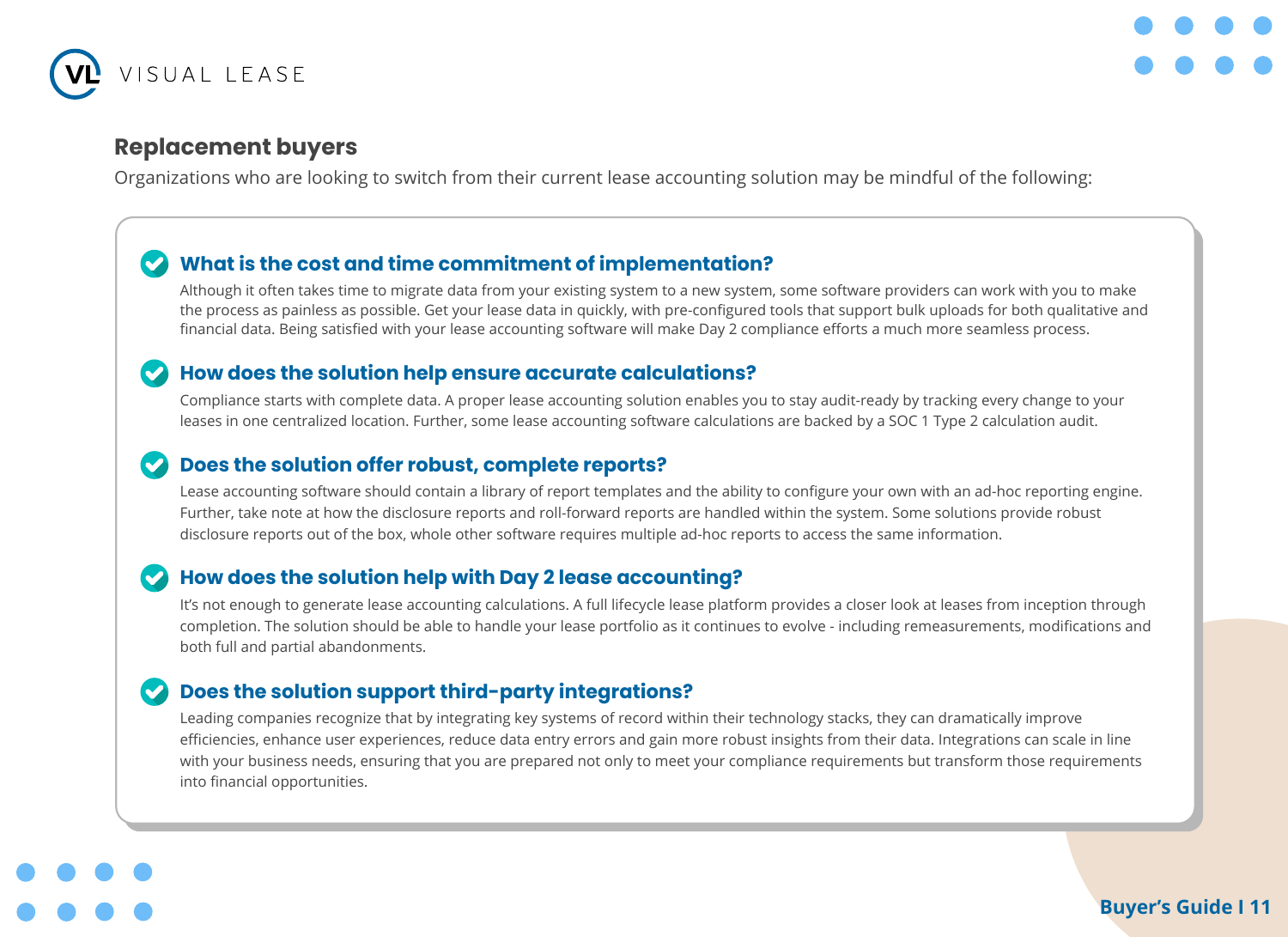



## **What to Look for in Software**

Regardless of the compliance standard you need to meet, and the number of leases in your portfolio, there are certain software capabilities essential to your ongoing success.

#### **Reliable hosting:**

Confidently host your lease data and financials in trustworthy data centers (such as Amazon Web Services), for dependable security, scalability and uptime.

| Critical Dalwa                                                                                                                                                 | The Midso II day Milled Illinois                                                                                                                                                        |                                                                                                                                                                                                                                                                             |                                                                             |                                                                                         |                                                                                                                      | Ratestly Commit<br>Montraj Las Elizabe                                                                                                                                                                                 | <b>Linetist</b>       |
|----------------------------------------------------------------------------------------------------------------------------------------------------------------|-----------------------------------------------------------------------------------------------------------------------------------------------------------------------------------------|-----------------------------------------------------------------------------------------------------------------------------------------------------------------------------------------------------------------------------------------------------------------------------|-----------------------------------------------------------------------------|-----------------------------------------------------------------------------------------|----------------------------------------------------------------------------------------------------------------------|------------------------------------------------------------------------------------------------------------------------------------------------------------------------------------------------------------------------|-----------------------|
| Sep 1<br>EXPUSA<br><b>ELPLICK</b><br>EXPAINER<br><b>SOURCES</b><br>STRUMM.<br><b>STATISTICS</b><br><b>Kindler Service</b><br><b>KARLINA</b><br><b>EDMONT</b>   | <b>Description</b><br>Lake Furnish<br>LapsPlumerk<br>Legion Engineers<br>Lease Equivalent<br>Leise Eugenbar<br>Lees Earlyhe's<br>I asso Francisco<br>Lates Englater<br>Legan Essination | <b>Record</b><br>positive and the first<br>Selection Capitolis Telephone<br><b>Good at Edith At 2012 2 The Good</b><br><b>VELASE</b><br><b>BRANDE</b><br><b>Painter Of ATABALL</b><br>Assess Min.H. 2124.1<br>Jorent DCA 73 (2013) Alpham<br>Autorachult Alexandria, Nashva | <b>Trans</b><br>$\frac{1}{2}$<br>11 Sandy<br><b>Tacher</b><br><b>Guitar</b> | <b>State</b><br>Frontes<br>tu.<br>×<br>$\leftarrow$<br>u<br>$\sim$<br>GHT<br>OH<br>ini. | <b>Teles</b><br>1 Avenue<br><b>Local</b><br>1444<br>Links<br>Lines.<br><b>Service</b><br><b>Lake Cole</b><br>1 month | <b>Bally</b><br><b>SLECIA, Tallinger</b><br><b>SLAVIS Justice</b><br><b>CONTRACTOR AND IN</b><br><b>DESIGN SURFACE ANCHOR</b><br>49, 69, 53<br><b>WARDLAND</b><br>00.00.0 model badlets overall<br>Aurora 2005 FRANKLI | ٠<br>٠<br>٠<br>٠<br>٠ |
| Expirations (Sig.Fig.<br><b>Hina Yeard Markin Stealer</b><br>-<br>-<br><b>Sales A</b><br>de ser cer-<br><b>SCHOOL</b><br><b>Similar</b><br><b>District Co.</b> |                                                                                                                                                                                         | Remistre Area Breakstown (Sq.Ft)<br>linear to Drawing                                                                                                                                                                                                                       |                                                                             | <b>LOSEN</b><br>an agriculture<br>are of County                                         | <b>Jiwierin Bealing</b>                                                                                              | Avenue Cret Per Square Ford (USD)<br><b>CONTRACTOR</b><br>$\sim$<br><b>Contractor</b><br>and that<br>and families.<br><b>STAN HOTEL</b><br><b>State Street</b><br><b>BOARD TO</b><br>--<br>$\sim$                      |                       |

### **Complete configurability:**

Set up the system any way you need – without the headache and added cost of customized software – for better control of your lease data.

### **Internal controls:**

Ensure every action is by the book with integrated approvals and track every change through a comprehensive audit trail.

### **Complete lease subledger:**

Centralize lease financials into a single subledger across all asset types and lease scenarios, including master leases, embedded leases, subleases and more.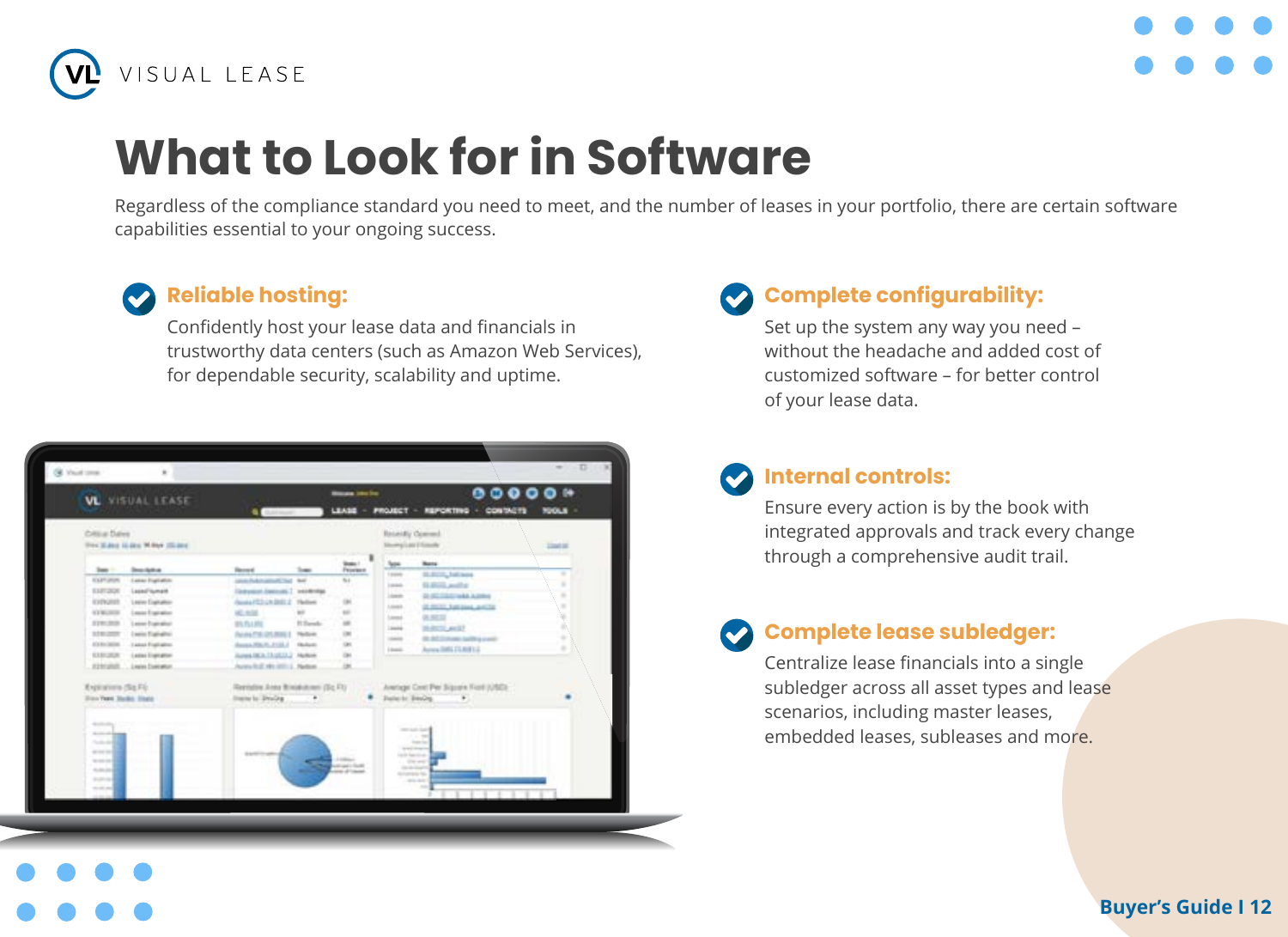

#### **Lease accounting** software requirements

#### **FASB/IASB/GASB compliance (ASC 842, IFRS 16, GASB 87):**

Generate the required journal entries, disclosures and footnotes automatically, and handle every calculation and remeasurement with confidence.

#### **Configurable reports:**

Select from a library of lease accounting report templates or configure your own with an ad-hoc reporting engine.

#### **Roll-forward reporting:**

Get validation and transparency into balance sheet activity over a specified period.

#### **System security:**

Trust your disclosures are accurate through a reliable SOC 1 type 2 audit of accounting calculations, in addition to policies and procedures.

### **Currency capabilities:**

Manage unlimited currencies and convert to a single currency when running reports.

#### **Third-party accounting integrations:**

Seamlessly integrate your lease data and financial information with ERPs including general ledger, accounts payable and accounts receivable modules with secure managed file transfers and real-time APIs.

### **CAM/OpEx auditing:**

Set up rules for your lease expenses, and audit them against invoices to track inappropriate charges and ensure you do not overpay for invoices or statements.

#### **Auditable allocations:**

Specify space allocations separately from financial allocations and different allocation patterns for different entries. Also, allocate expenses among the designated business units for purposes of charging the appropriate expense centers.

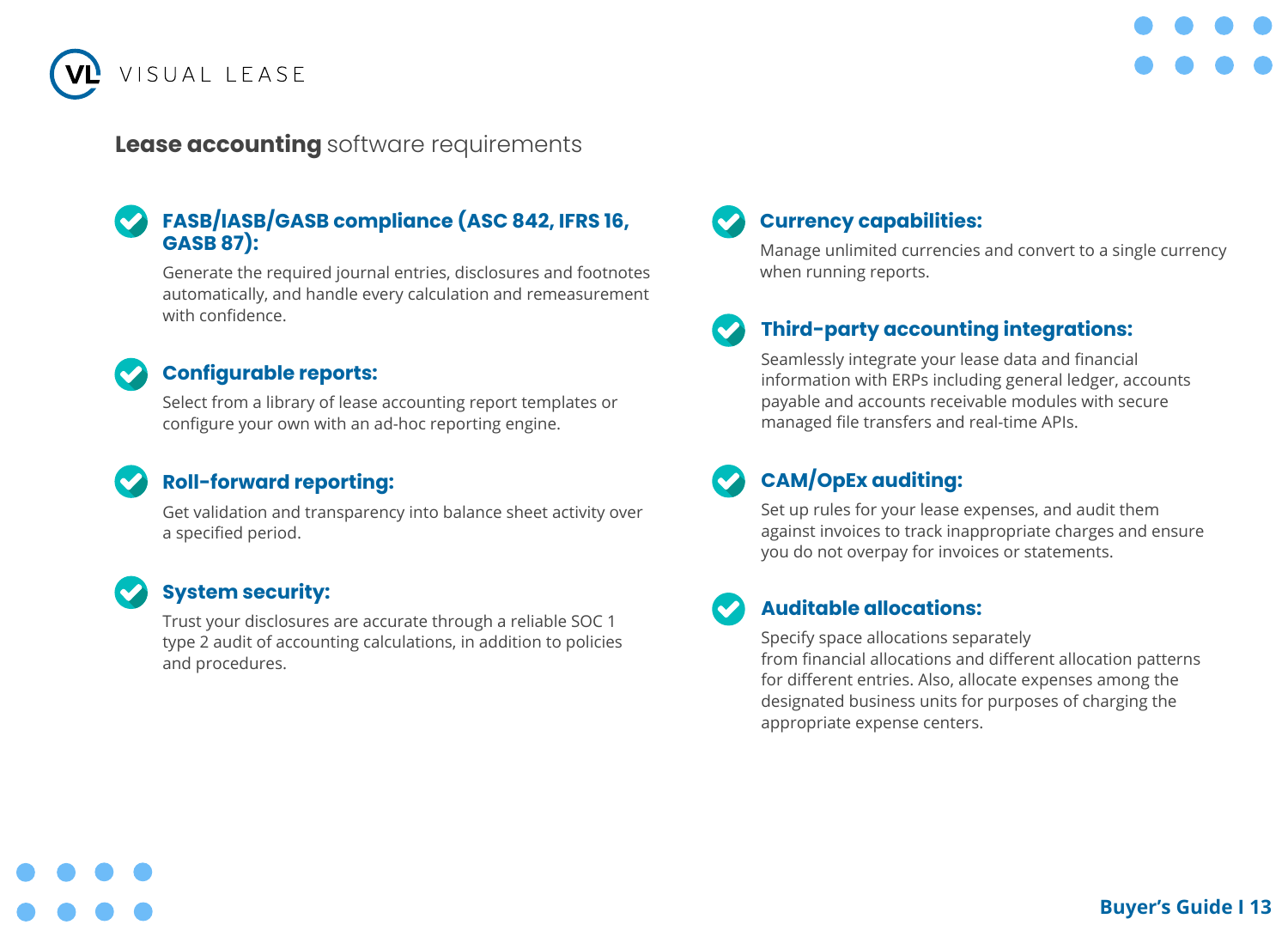

#### **Lease administration** software requirements

#### **Easily manage lease complexity:**

Navigate complex arrangements involving lease modifications, subleases, sale-leaseback transactions, lease incentives and related-party leases.

#### **Auditable remeasurements:**

As your leases evolve with automated remeasurement calculations for every lease modification, easily mitigate risk and track every change with comprehensive approvals and change log reports to maintain compliance.

#### **Percentage rent:**

Automatically calculate your variable rent based on your point of sales data and lease-based formulas for each SKU / SKU type.

#### **Proactive notifications:**

Receive automated critical date notifications for expiration, renewal, options, clauses, even custom dates, etc.

### **Contacts:**

Capture all contact info in one place, including vendors, maintenance, contact roles and associations with leases.

#### **Configurable reports:**

Build ad-hoc reports such as price per square foot, headcount, rent roll, budget reports, critical date reports and more.